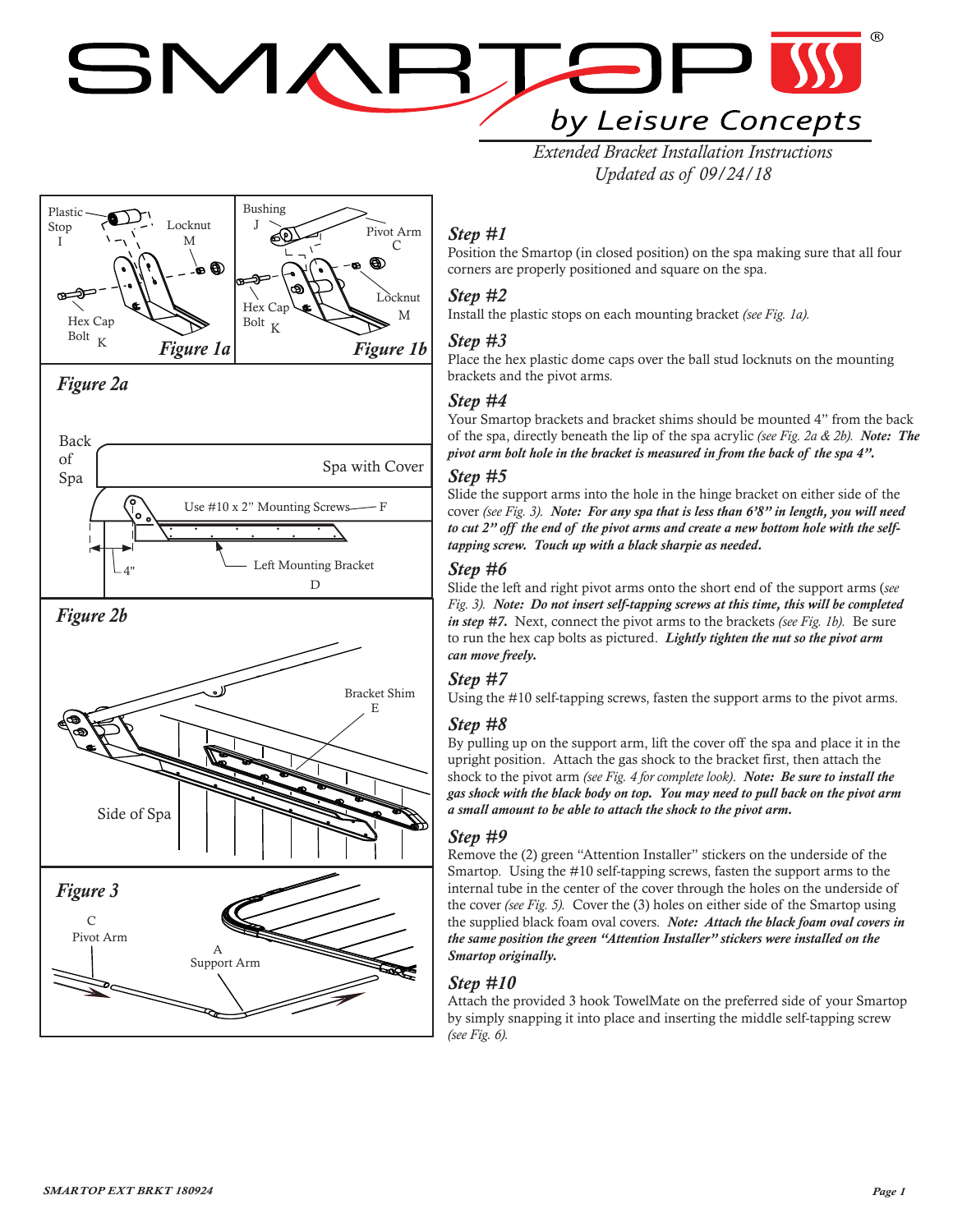



#### *Step #11*

Attach the rear tub lock assembly to the aluminum trim on the back of the Smartop and the back of the spa cabinet. *Note: The rear tub lock assembly must be attached to the back of the spa cabinet prior to being attached to the aluminum trim of the Smartop.* To accomplish this, position the rear tub lock assembly in the desired location and swing the cable sideways to reveal the screw holes in the plate that attaches to the spa cabinet. *Note: Make sure you put downward pressure on the Smartop to compress the thermal seal while positioning your tub lock assemblies to assure the Smartop is making a good seal with the acrylic. Also, make sure to pre-drill your screw holes to prevent potential damage to the Smartop and the spa skirting.* Attach the plate to the spa cabinet using the supplied #8 x 3/4" philips flat head screws (black). *Note: Do not overtighten the screws when attaching to the spa cabinet.* Next, attach the rear tub lock assembly bracket to the desired position on the aluminum Smartop trim *(see Fig. 7a).*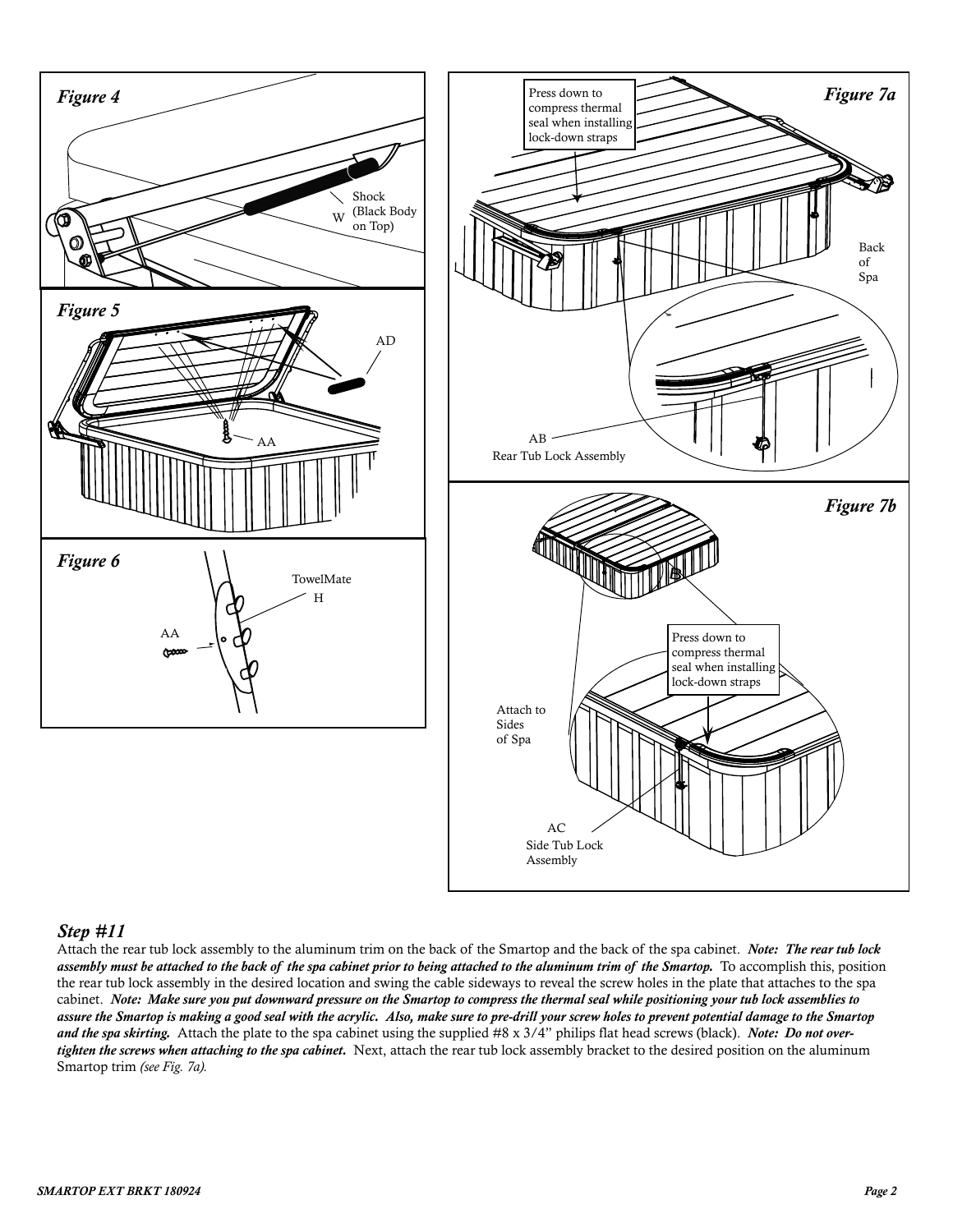# *Step #12*

For best results, attach the side tub lock assembly to the side of the aluminum trim on the Smartop and the side of the spa cabinet. *Note: The side tub lock assembly must be attached to the spa cabinet prior to being attached to the aluminum trim of the Smartop.* To accomplish this, position the side tub lock assembly in the desired location and swing the cable sideways to reveal the screw holes in the plate that attaches to the spa cabinet. *Note: Make sure you put downward pressure on the Smartop to compress the thermal seal while positioning your tub lock assemblies to assure the Smartop is making a good seal with the acrylic. Also, make sure to pre-drill your screw holes to prevent potential damade to the Smartop and the spa skirting.* Attach the plate to the spa cabinet using the supplied #8 x 3/4" philips flat head screws (black). *Note: Do not over-tighten the screws when attaching to the spa cabinet.* Next, attach the side tub lock assembly bracket to the desired position on the aluminum Smartop trim *(see Fig. 7b). Note: Do not cover the service panel with the side tub lock assembly.*

# *Step #13 (Optional)*

If the thermal seal on the underside of the Smartop does not completely seal around the control panel of your spa, an additional thermal seal control pad has been included with the Smartop. Close the Smartop and determine the position of the thermal seal pad. Open the Smartop cover onto itself, dry thoroughly and remove the backing of the thermal seal pad and attach it to the underside of the Smartop in the desired position *(see Fig. 8).*



# Operation of your Smartop Cover

1. Fold the first half of the Smartop cover off the spa. While gripping the foam grip, motion the Smartop cover into it's vertical upright position.

**CAUTION!** Do not use the Smartop in high wind conditions. Injury from the spa cover being blown over and impacting the spa user can occur. and impacting the spa user can occur.